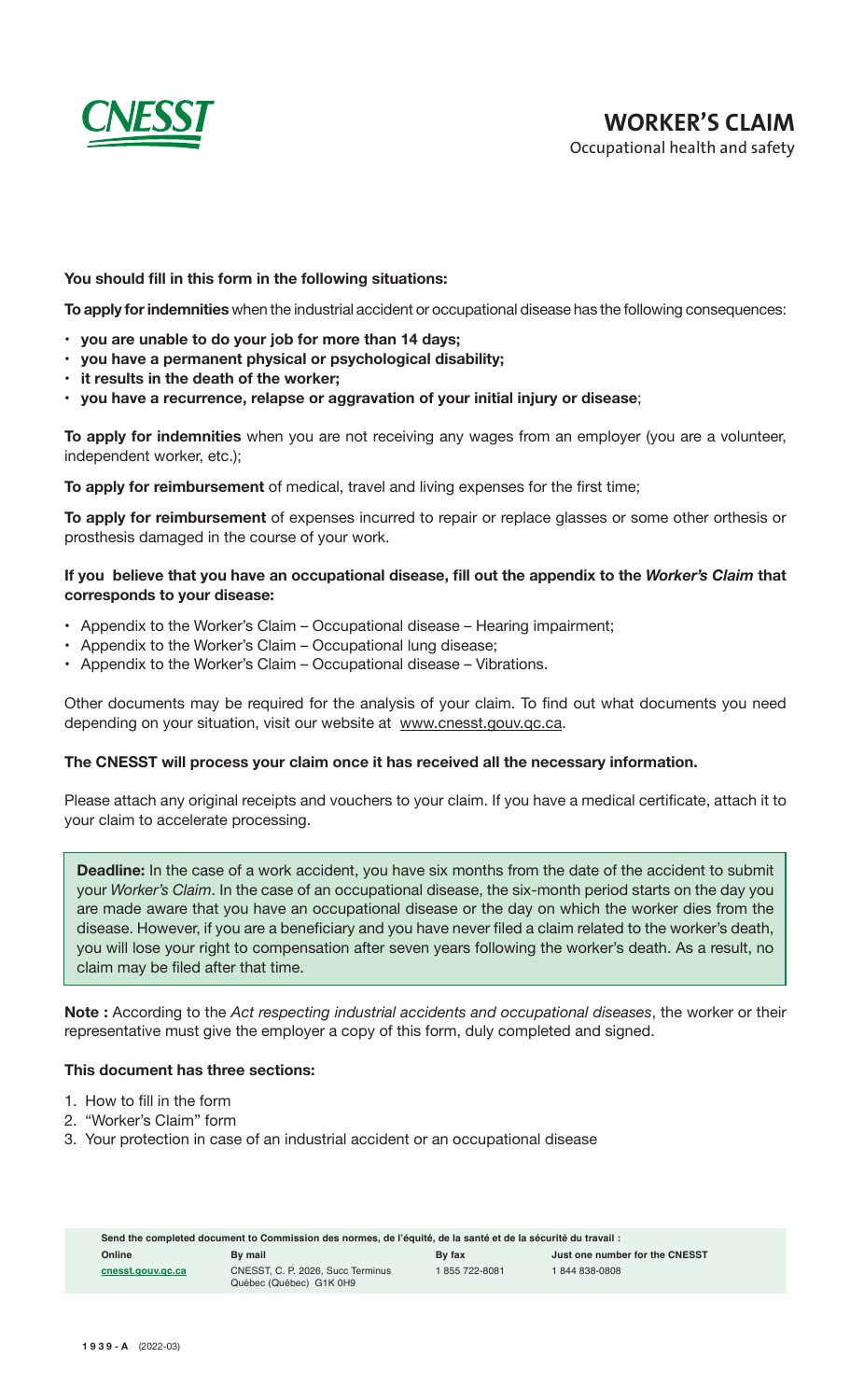# **How to fill in the form**

# **If you need help filling in this form, contact the CNESST at 1 855 722-8081.**

In this form, the word "**event**" is used to describe both an industrial accident and the appearance of an occupational disease.

The term "**employment injury**" refers to a work-related accident, occupational disease, or a recurrence, relapse or aggravation of a previous employment injury.

| $1 \cdot$ Identification of the worker                                                                    |                                                                                                                                                                                                                             |
|-----------------------------------------------------------------------------------------------------------|-----------------------------------------------------------------------------------------------------------------------------------------------------------------------------------------------------------------------------|
| Surname (as shown on birth certificate)                                                                   | Health insurance no.                                                                                                                                                                                                        |
| First name                                                                                                | Social insurance no.                                                                                                                                                                                                        |
| Home address<br>Number Street Apt.                                                                        | Date of event                                                                                                                                                                                                               |
| City                                                                                                      | Date of recurrence,<br>relapse or aggravation                                                                                                                                                                               |
| Province, Country<br>Postal code                                                                          | Date of birth                                                                                                                                                                                                               |
| Telephone<br>Telephone (other)<br>Sex<br>$F \Box$<br>$M \Box$                                             | owner, partner, executive officer,<br>member of the Board of Directors,<br>independent worker, domestic worker<br>Check if you are any<br>volunteer<br>of the following                                                     |
| Date of event<br>Date of the industrial accident or the date you knew<br>you had an occupational disease. | Date of recurrence, relapse or aggravation<br>Date of deterioration of your health related to a prior<br>employment injury.<br>Indicate the exact date as well as the date of the original<br>event to which it is related. |

| $2 \cdot$ Identification of the employer                                                                                       |                                                              |                                                  |                                                                                                                                  |  |            |  |  |  |  |  |
|--------------------------------------------------------------------------------------------------------------------------------|--------------------------------------------------------------|--------------------------------------------------|----------------------------------------------------------------------------------------------------------------------------------|--|------------|--|--|--|--|--|
| Employer's name (business name)                                                                                                |                                                              | À l'usage de la CNESST                           |                                                                                                                                  |  |            |  |  |  |  |  |
|                                                                                                                                | Address of the establishment to which the worker is attached | Number Street Suite                              | N° de dossier d'expérience                                                                                                       |  | <b>EXP</b> |  |  |  |  |  |
|                                                                                                                                |                                                              |                                                  | Contact person                                                                                                                   |  |            |  |  |  |  |  |
| City                                                                                                                           |                                                              |                                                  | Telephone                                                                                                                        |  | Extension  |  |  |  |  |  |
| Province, Country                                                                                                              |                                                              | Postal code                                      | Fax                                                                                                                              |  |            |  |  |  |  |  |
| Identify the employer you were<br>working for at the time of the<br>accident or the appearance of the<br>occupational disease. |                                                              | Give the address of your<br>usual place of work. | If you know the name of the person who handles work-<br>related accident and illness claims for your employer, write<br>it here. |  |            |  |  |  |  |  |

| $3 \cdot$ Place of event                                                                                |                                                                                                                                                                                                                                                                                                                                                                                                                                                  |
|---------------------------------------------------------------------------------------------------------|--------------------------------------------------------------------------------------------------------------------------------------------------------------------------------------------------------------------------------------------------------------------------------------------------------------------------------------------------------------------------------------------------------------------------------------------------|
| Workstation<br>In Québec                                                                                | Elsewhere in the establishment (parking lot, cafeteria, etc.)<br>Outside the workplace (on the road, visiting a client, etc.)                                                                                                                                                                                                                                                                                                                    |
| <b>Outside Québec, indicate the province or dountry, if outside Canada</b>                              |                                                                                                                                                                                                                                                                                                                                                                                                                                                  |
| First indicate if the event occurred in Québec<br>or outside Québec by checking the appropriate<br>box. | If the event occurred outside Québec but in Canada.<br>write the name of the province on this line. If the<br>event occurred outside Canada, write the name of<br>If the event occurred in Québec, specify by<br>the country.<br>checking one of the three boxes.<br>If the event occurred at sea (on a boat) or in the air (on<br>an airplane) also indicate that on this line or give more<br>details in section 4 - Description of the event. |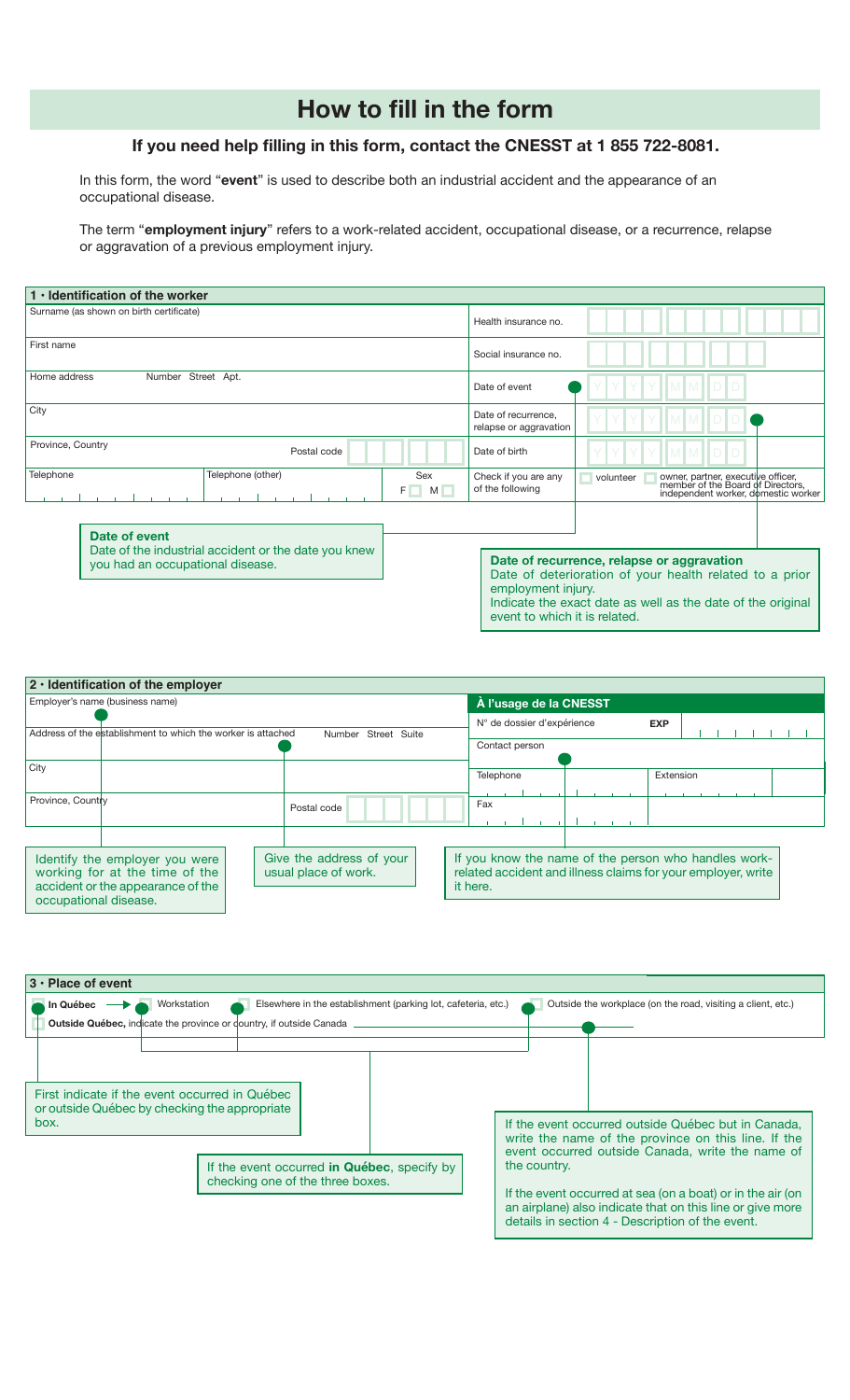| $4 \cdot$ Description of the event                                                                                                                                                                                                                                                                                                                                                                                                                                                                                                                                                                                                                                          |                                                                                                                                                                                                                                                                           |  |  |  |
|-----------------------------------------------------------------------------------------------------------------------------------------------------------------------------------------------------------------------------------------------------------------------------------------------------------------------------------------------------------------------------------------------------------------------------------------------------------------------------------------------------------------------------------------------------------------------------------------------------------------------------------------------------------------------------|---------------------------------------------------------------------------------------------------------------------------------------------------------------------------------------------------------------------------------------------------------------------------|--|--|--|
| Describe the circumstances of the employment injury                                                                                                                                                                                                                                                                                                                                                                                                                                                                                                                                                                                                                         |                                                                                                                                                                                                                                                                           |  |  |  |
| <b>EXAMPLE: ACCIDENT</b><br>While slicing a piece of beef, I slashed my left hand deeply.<br><b>EXAMPLE: OCCUPATIONAL DISEASE</b><br>I have been having pain in my left elbow for six months. The pain wasn't preventing me from working, but in the past week it increased and I had to stop working. My doctor<br>diagnosed tendonitis caused by repetitive movements in my work.<br><b>EXAMPLE: RECURRENCE, RELAPSE, AGGRAVATION</b><br>Two months ago I had an industrial accident in which I sprained my right knee. I was on sick leave for two weeks. Since I returned to work, the pain has increased. This morning I<br>saw my doctor who told me to stop working. |                                                                                                                                                                                                                                                                           |  |  |  |
| Occupation or trade carried on at the time of the event                                                                                                                                                                                                                                                                                                                                                                                                                                                                                                                                                                                                                     |                                                                                                                                                                                                                                                                           |  |  |  |
| were affected.                                                                                                                                                                                                                                                                                                                                                                                                                                                                                                                                                                                                                                                              | Indicate how the injury occurred and describe what you were doing at the time of the event: for example, what tasks you were engaged<br>in, the equipment you were using, your movements and motions, etc. Specify the injuries by indicating the parts of your body that |  |  |  |

If necessary, add a detailed description of the facts and all other relevant information to help us analyze your claim.

| 5 · Work stoppage                                                                                     |                                                                                                                                                                                                                   |
|-------------------------------------------------------------------------------------------------------|-------------------------------------------------------------------------------------------------------------------------------------------------------------------------------------------------------------------|
| Work stoppage<br>Date of last day worked<br>$\Box$ No<br>Yes                                          | <b>Return to work</b><br>Same job<br>Date of return<br><b>No</b><br>Yes<br>Different job (temporary reassignment,<br>light duties, gradual return to work, etc.)                                                  |
| Date of last day worked (full or partial).<br>The date should correspond to the day<br>you left work. | Check "Same job" only if you returned to the job you held before the<br>accident and under the same conditions. In other words, if you have<br>the same duties and the same work schedule as before the accident. |
|                                                                                                       | Check "Different job" if some of your duties are done by other people, if you<br>work fewer hours because of your disability or if you are in another job.                                                        |

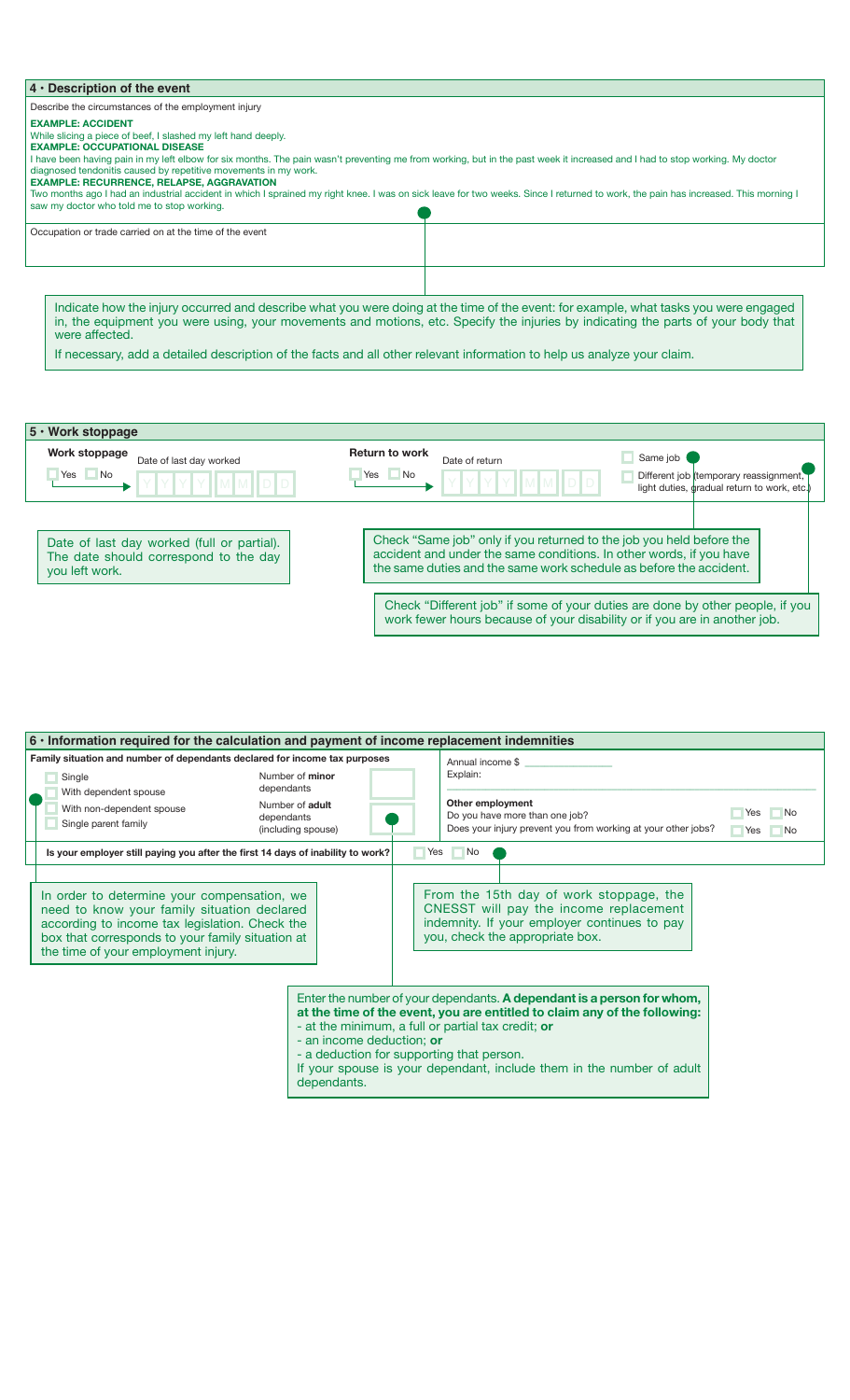| $6 \cdot$ Information required for the calculation and payment of income replacement indemnities                                                                                                                                                                                                                                                                                                                                                                                                                                                                            |  |  |  |  |  |  |
|-----------------------------------------------------------------------------------------------------------------------------------------------------------------------------------------------------------------------------------------------------------------------------------------------------------------------------------------------------------------------------------------------------------------------------------------------------------------------------------------------------------------------------------------------------------------------------|--|--|--|--|--|--|
| Annual income \$                                                                                                                                                                                                                                                                                                                                                                                                                                                                                                                                                            |  |  |  |  |  |  |
| Explain:                                                                                                                                                                                                                                                                                                                                                                                                                                                                                                                                                                    |  |  |  |  |  |  |
| Other employment<br>No<br>Yes<br>Do you have more than one job?<br>Does your injury prevent you from working at your other jobs?<br>Yes<br><b>No</b>                                                                                                                                                                                                                                                                                                                                                                                                                        |  |  |  |  |  |  |
| $\blacksquare$ No                                                                                                                                                                                                                                                                                                                                                                                                                                                                                                                                                           |  |  |  |  |  |  |
| The CNESST uses the annual income stated in your employment contract to determine your income replacement<br>indemnity. Usually, the annual income consists of gross wages that would have been paid for normal job performance<br>If you are an individual registered with the CNESST, indicate the amount of your personal coverage.<br>If, during the 12 months preceding the event, your income was higher than the amount stipulated in<br>your employment contract, indicate the amount earned in the space provided.                                                 |  |  |  |  |  |  |
| You can include the following amounts in your annual income:<br>bonuses, premiums, gratuities, commissions<br>overtime pay<br>vacation pay if not included in your annual income<br>profit-sharing<br>cash value of personal use of a car or dwelling provided by the employer<br>parental leave benefits<br>employment insurance benefits<br>Indicate if you had more than one job at the time of the event, regardless of whether or not your injury prevents you from working at them.<br>The rules for determining your income may be applied differently in that case. |  |  |  |  |  |  |
|                                                                                                                                                                                                                                                                                                                                                                                                                                                                                                                                                                             |  |  |  |  |  |  |

| $7 \cdot$ Claim for orthesis or prosthesis damaged in the course of work                                                                                                                                                                                                                                                                                                                                                        |                      |  |  |  |  |  |
|---------------------------------------------------------------------------------------------------------------------------------------------------------------------------------------------------------------------------------------------------------------------------------------------------------------------------------------------------------------------------------------------------------------------------------|----------------------|--|--|--|--|--|
| I certify that such expenses are not reimbursed by any of the employer's<br>insurance plans.                                                                                                                                                                                                                                                                                                                                    | Employer's signature |  |  |  |  |  |
| Upon submission of supporting documentation, you are entitled to compensation for repairing or replacing a prosthesis or orthesis<br>damaged inadvertently during a sudden and unforeseen event in the course of work, provided that you are not entitled to such<br>compensation under some other plan.<br>You must ask your employer to sign an attestation that the enterprise has no insurance plan covering such expenses. |                      |  |  |  |  |  |

| 8 · Declaration and authorization                                                                                                                                                                                                                                                                                                                                                                                                                                                                                                                                               |                                              |                                                                                                                                                                                                                                                                                                                                                                                                                                                                                                                           |               |  |  |  |  |
|---------------------------------------------------------------------------------------------------------------------------------------------------------------------------------------------------------------------------------------------------------------------------------------------------------------------------------------------------------------------------------------------------------------------------------------------------------------------------------------------------------------------------------------------------------------------------------|----------------------------------------------|---------------------------------------------------------------------------------------------------------------------------------------------------------------------------------------------------------------------------------------------------------------------------------------------------------------------------------------------------------------------------------------------------------------------------------------------------------------------------------------------------------------------------|---------------|--|--|--|--|
| I declare that the information provided in this claim is true and complete.<br>Anyone who makes a false statement is guilty of an offence and is subject<br>to a fine.                                                                                                                                                                                                                                                                                                                                                                                                          |                                              | Signature of the worker or their representative                                                                                                                                                                                                                                                                                                                                                                                                                                                                           |               |  |  |  |  |
|                                                                                                                                                                                                                                                                                                                                                                                                                                                                                                                                                                                 |                                              | Pursuant to section 270 of the Act respecting industrial accidents and occupational diseases, the worker<br>or their representative must give the employer a copy of this document duly completed and signed.                                                                                                                                                                                                                                                                                                             |               |  |  |  |  |
| If the event caused death, identify the<br>person to contact and the date of death.                                                                                                                                                                                                                                                                                                                                                                                                                                                                                             | Person to contact (spouse, liquidator, etc.) | Telephone                                                                                                                                                                                                                                                                                                                                                                                                                                                                                                                 | Date of death |  |  |  |  |
|                                                                                                                                                                                                                                                                                                                                                                                                                                                                                                                                                                                 |                                              | It is important to sign and date the form.                                                                                                                                                                                                                                                                                                                                                                                                                                                                                |               |  |  |  |  |
| 9 · Authorization to disclose and collect information                                                                                                                                                                                                                                                                                                                                                                                                                                                                                                                           |                                              |                                                                                                                                                                                                                                                                                                                                                                                                                                                                                                                           |               |  |  |  |  |
| I authorize any physician or health professional, health worker, healthcare<br>or social services institution or clinic to release information concerning my<br>state of health to the CNESST for the purposes of processing my claim.<br>I authorize the CNESST to disclose the necessary information contained in<br>my file in connection with the processing of my claim to any rehabilitation<br>provider with whom the CNESST does business in order to obtain<br>rehabilitation services.<br>Subject to express revocation in writing by me, these authorizations remain |                                              | Signature of the worker<br>Certain information concerning the worker may be sent to other government agencies that<br>have signed agreements with the CNESST respecting the exchange of information pursuant<br>to the Act respecting access to documents held by public bodies and the protection of<br>personal information.                                                                                                                                                                                            |               |  |  |  |  |
| valid until this claim has been fully processed.                                                                                                                                                                                                                                                                                                                                                                                                                                                                                                                                |                                              |                                                                                                                                                                                                                                                                                                                                                                                                                                                                                                                           |               |  |  |  |  |
| healthcare institution, health worker or clinic.<br>etc., who may be involved in your case.                                                                                                                                                                                                                                                                                                                                                                                                                                                                                     |                                              | While your claim is being processed, we may require information regarding your state of health to determine your entitlement<br>to benefits. We need your authorization so that the CNESST can obtain that information from from your health professional,<br>In addition, you may also need rehabilitation services. We must obtain your consent to release certain documents contained<br>in your file to rehabilitation providers, such as occupational therapists, employment counsellors, accommodation consultants, |               |  |  |  |  |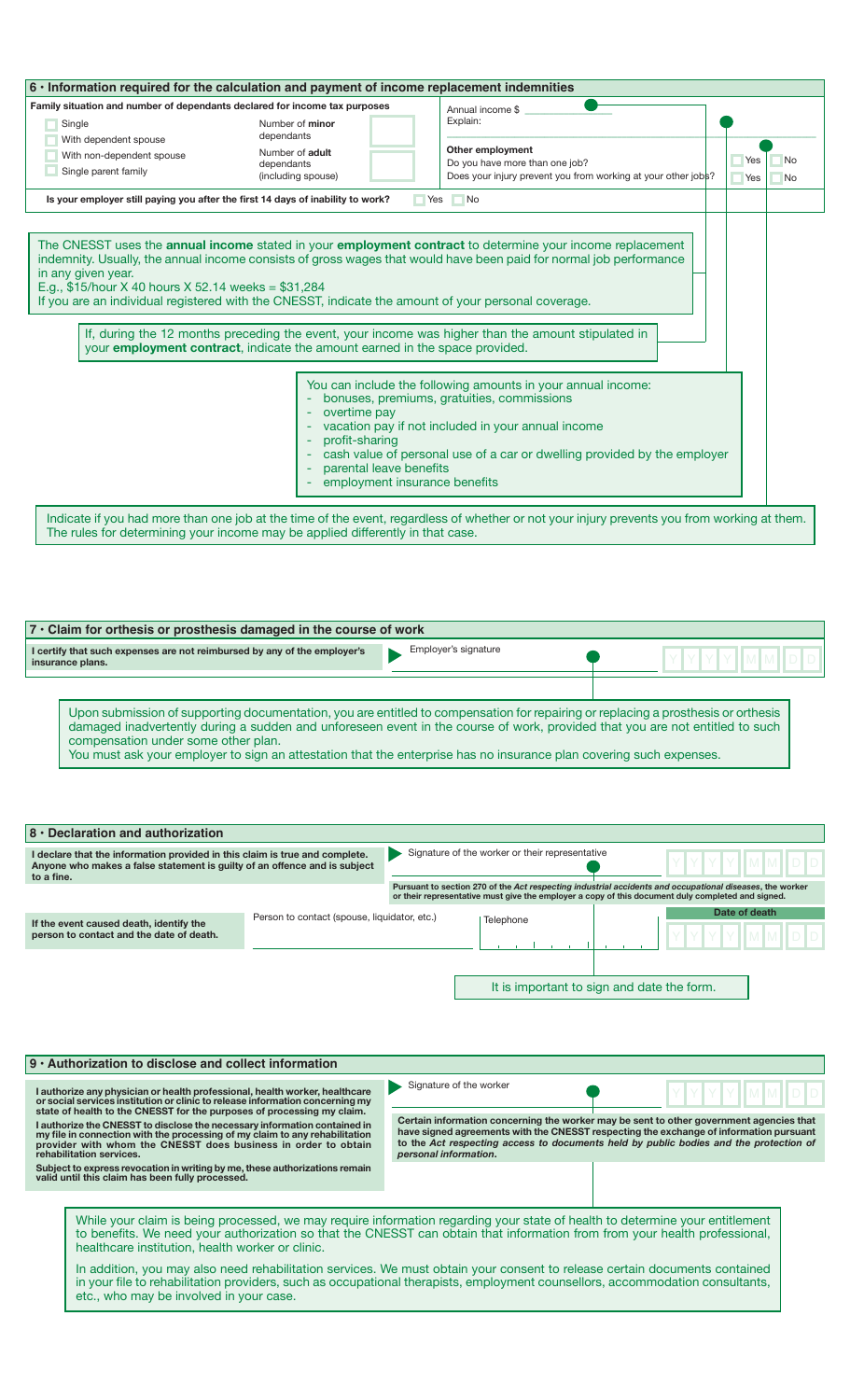

|                                                                                                                                                                                                                                                                                                                                                                                                                                                                                                                                                                                                                                                                                                  |               |                         | À l'usage de la CNESST                                                                                                                                                                                        |  |  |            |           |  |  |  |  |  |
|--------------------------------------------------------------------------------------------------------------------------------------------------------------------------------------------------------------------------------------------------------------------------------------------------------------------------------------------------------------------------------------------------------------------------------------------------------------------------------------------------------------------------------------------------------------------------------------------------------------------------------------------------------------------------------------------------|---------------|-------------------------|---------------------------------------------------------------------------------------------------------------------------------------------------------------------------------------------------------------|--|--|------------|-----------|--|--|--|--|--|
|                                                                                                                                                                                                                                                                                                                                                                                                                                                                                                                                                                                                                                                                                                  |               |                         | $N^{\circ}$ de dossier<br>du travailleur                                                                                                                                                                      |  |  |            |           |  |  |  |  |  |
|                                                                                                                                                                                                                                                                                                                                                                                                                                                                                                                                                                                                                                                                                                  |               |                         | Poste de travail                                                                                                                                                                                              |  |  |            |           |  |  |  |  |  |
| 1 $\cdot$ Identification of the worker                                                                                                                                                                                                                                                                                                                                                                                                                                                                                                                                                                                                                                                           |               |                         |                                                                                                                                                                                                               |  |  |            |           |  |  |  |  |  |
| Surname (as shown on birth certificate)                                                                                                                                                                                                                                                                                                                                                                                                                                                                                                                                                                                                                                                          |               |                         | Health insurance no.                                                                                                                                                                                          |  |  |            |           |  |  |  |  |  |
| First name                                                                                                                                                                                                                                                                                                                                                                                                                                                                                                                                                                                                                                                                                       |               |                         | Social insurance no.                                                                                                                                                                                          |  |  |            |           |  |  |  |  |  |
| Home address<br>Number Street Apt.                                                                                                                                                                                                                                                                                                                                                                                                                                                                                                                                                                                                                                                               |               |                         | Date of event                                                                                                                                                                                                 |  |  |            |           |  |  |  |  |  |
| City                                                                                                                                                                                                                                                                                                                                                                                                                                                                                                                                                                                                                                                                                             |               |                         | Date of recurrence,<br>relapse or aggravation                                                                                                                                                                 |  |  |            |           |  |  |  |  |  |
| Province, Country<br>Postal code                                                                                                                                                                                                                                                                                                                                                                                                                                                                                                                                                                                                                                                                 |               |                         | Date of birth                                                                                                                                                                                                 |  |  |            |           |  |  |  |  |  |
| Telephone<br>Telephone (other)                                                                                                                                                                                                                                                                                                                                                                                                                                                                                                                                                                                                                                                                   | Sex<br>F<br>M |                         | Check if you are any<br>owner, partner, executive officer,<br>member of the Board of Directors,<br>independent worker, domestic worker<br>volunteer<br>of the following                                       |  |  |            |           |  |  |  |  |  |
| 2 · Identification of the employer                                                                                                                                                                                                                                                                                                                                                                                                                                                                                                                                                                                                                                                               |               |                         |                                                                                                                                                                                                               |  |  |            |           |  |  |  |  |  |
| Employer's name (business name)<br>Address of the establishment to which the worker is attached<br>Number Street Suite                                                                                                                                                                                                                                                                                                                                                                                                                                                                                                                                                                           |               |                         | À l'usage de la CNESST<br>N° de dossier d'expérience                                                                                                                                                          |  |  | <b>EXP</b> |           |  |  |  |  |  |
|                                                                                                                                                                                                                                                                                                                                                                                                                                                                                                                                                                                                                                                                                                  |               |                         | Contact person                                                                                                                                                                                                |  |  |            |           |  |  |  |  |  |
| City                                                                                                                                                                                                                                                                                                                                                                                                                                                                                                                                                                                                                                                                                             |               |                         | Telephone                                                                                                                                                                                                     |  |  |            | Extension |  |  |  |  |  |
| Province, Country<br>Postal code                                                                                                                                                                                                                                                                                                                                                                                                                                                                                                                                                                                                                                                                 |               |                         | Fax                                                                                                                                                                                                           |  |  |            |           |  |  |  |  |  |
| $3 \cdot$ Place of event                                                                                                                                                                                                                                                                                                                                                                                                                                                                                                                                                                                                                                                                         |               |                         |                                                                                                                                                                                                               |  |  |            |           |  |  |  |  |  |
| Workstation<br>Elsewhere in the establishment (parking lot, cafeteria, etc.)<br>In Québec $\longrightarrow$<br><b>Outside Québec, indicate the province or country, if outside Canada</b>                                                                                                                                                                                                                                                                                                                                                                                                                                                                                                        |               |                         | Outside the workplace (on the road, visiting a client, etc.)                                                                                                                                                  |  |  |            |           |  |  |  |  |  |
| $4 \cdot$ Description of the event                                                                                                                                                                                                                                                                                                                                                                                                                                                                                                                                                                                                                                                               |               |                         |                                                                                                                                                                                                               |  |  |            |           |  |  |  |  |  |
| Occupation or trade carried on at the time of the event                                                                                                                                                                                                                                                                                                                                                                                                                                                                                                                                                                                                                                          |               |                         |                                                                                                                                                                                                               |  |  |            |           |  |  |  |  |  |
|                                                                                                                                                                                                                                                                                                                                                                                                                                                                                                                                                                                                                                                                                                  |               |                         |                                                                                                                                                                                                               |  |  |            |           |  |  |  |  |  |
| 5 · Work stoppage                                                                                                                                                                                                                                                                                                                                                                                                                                                                                                                                                                                                                                                                                |               |                         |                                                                                                                                                                                                               |  |  |            |           |  |  |  |  |  |
| <b>Return to work</b><br>Work stoppage<br>Same job<br>Date of last day worked<br>Date of return<br>Yes<br>No.<br>Yes<br>No<br>Different job (temporary reassignment,<br>light duties, gradual return to work, etc.)                                                                                                                                                                                                                                                                                                                                                                                                                                                                              |               |                         |                                                                                                                                                                                                               |  |  |            |           |  |  |  |  |  |
| 6 · Information required for the calculation and payment of income replacement indemnities                                                                                                                                                                                                                                                                                                                                                                                                                                                                                                                                                                                                       |               |                         |                                                                                                                                                                                                               |  |  |            |           |  |  |  |  |  |
| Family situation and number of dependants declared for income tax purposes                                                                                                                                                                                                                                                                                                                                                                                                                                                                                                                                                                                                                       |               |                         |                                                                                                                                                                                                               |  |  |            |           |  |  |  |  |  |
| Number of minor<br>Single                                                                                                                                                                                                                                                                                                                                                                                                                                                                                                                                                                                                                                                                        | Explain:      | Annual income \$        |                                                                                                                                                                                                               |  |  |            |           |  |  |  |  |  |
| dependants<br>With dependent spouse<br>Other employment<br>Number of adult<br>With non-dependent spouse<br>No<br>Yes<br>Do you have more than one job?<br>dependants<br>Single parent family<br>(including spouse)<br>Does your injury prevent you from working at your other jobs?<br>Yes<br>No                                                                                                                                                                                                                                                                                                                                                                                                 |               |                         |                                                                                                                                                                                                               |  |  |            |           |  |  |  |  |  |
| Is your employer still paying you after the first 14 days of inability to work?                                                                                                                                                                                                                                                                                                                                                                                                                                                                                                                                                                                                                  | Yes           | - No                    |                                                                                                                                                                                                               |  |  |            |           |  |  |  |  |  |
| 7 • Claim for orthesis or prosthesis damaged in the course of work                                                                                                                                                                                                                                                                                                                                                                                                                                                                                                                                                                                                                               |               |                         |                                                                                                                                                                                                               |  |  |            |           |  |  |  |  |  |
| I certify that such expenses are not reimbursed by any of the employer's<br>insurance plans.                                                                                                                                                                                                                                                                                                                                                                                                                                                                                                                                                                                                     |               | Employer's signature    |                                                                                                                                                                                                               |  |  |            |           |  |  |  |  |  |
| 8 · Declaration and authorization                                                                                                                                                                                                                                                                                                                                                                                                                                                                                                                                                                                                                                                                |               |                         |                                                                                                                                                                                                               |  |  |            |           |  |  |  |  |  |
| I declare that the information provided in this claim is true and complete.                                                                                                                                                                                                                                                                                                                                                                                                                                                                                                                                                                                                                      |               |                         | Signature of the worker or their representative                                                                                                                                                               |  |  |            |           |  |  |  |  |  |
|                                                                                                                                                                                                                                                                                                                                                                                                                                                                                                                                                                                                                                                                                                  |               |                         | Pursuant to section 270 of the Act respecting industrial accidents and occupational diseases, the worker<br>or their representative must give the employer a copy of this document duly completed and signed. |  |  |            |           |  |  |  |  |  |
| Person to contact (spouse, liquidator, etc.)<br>If the event caused death, identify the<br>person to contact and the date of death.                                                                                                                                                                                                                                                                                                                                                                                                                                                                                                                                                              |               |                         | Date of death<br>Telephone                                                                                                                                                                                    |  |  |            |           |  |  |  |  |  |
| 9 · Authorizations to communicate and collect information                                                                                                                                                                                                                                                                                                                                                                                                                                                                                                                                                                                                                                        |               |                         |                                                                                                                                                                                                               |  |  |            |           |  |  |  |  |  |
| I authorize any physician or health professional, health worker, healthcare<br>or social services institution or clinic to release information concerning my<br>state of health to the CNESST for the purposes of processing my claim.                                                                                                                                                                                                                                                                                                                                                                                                                                                           |               | Signature of the worker |                                                                                                                                                                                                               |  |  |            |           |  |  |  |  |  |
| Certain information concerning the worker may be sent to other government agencies<br>I authorize the CNESST to disclose the necessary information contained in<br>that have signed agreements with the CNESST respecting the exchange of information<br>my file in connection with the processing of my claim to any rehabilitation<br>pursuant to the Act respecting access to documents held by public bodies and the<br>provider with whom the CNESST does business in order to obtain<br>protection of personal information.<br>rehabilitation services.<br>Subject to express revocation in writing by me, these authorizations remain<br>valid until this claim has been fully processed. |               |                         |                                                                                                                                                                                                               |  |  |            |           |  |  |  |  |  |
|                                                                                                                                                                                                                                                                                                                                                                                                                                                                                                                                                                                                                                                                                                  |               |                         |                                                                                                                                                                                                               |  |  |            |           |  |  |  |  |  |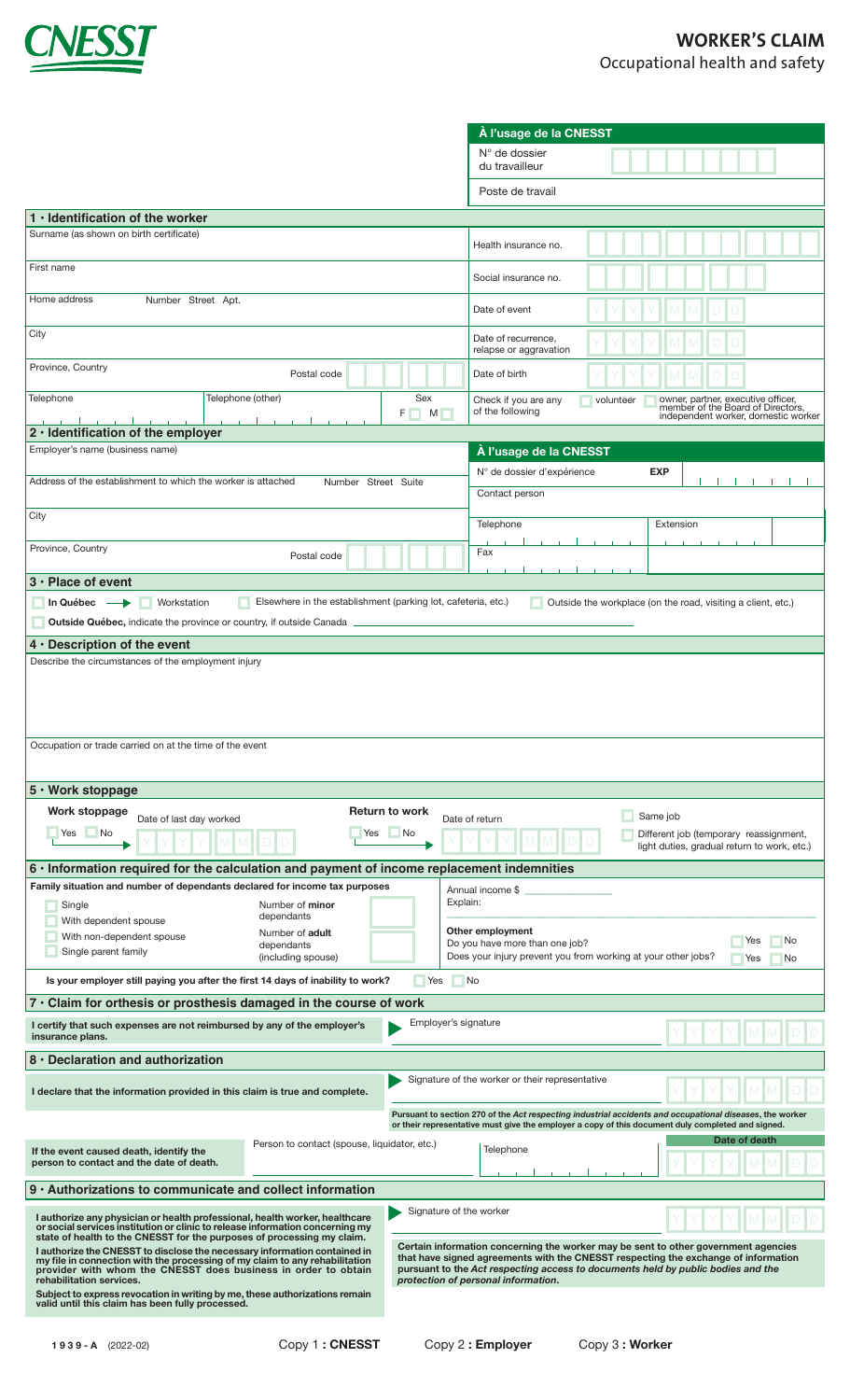# **Your protection in case of an industrial accident or an occupational disease**

Should you have an industrial accident or contract an occupational disease, the *Act respecting industrial accidents and occupational diseases* protects you. It guarantees you the right to medical aid and, if your condition requires it, the right to compensation, rehabilitation and return to work. The CNESST administers the services provided for under the Act and ensures that you will be able to exercise your rights under that law.

Therefore, when you work for an employer, you are insured in case of an industrial accident or an occupational disease. You pay nothing for this insurance: all costs are covered by the annual assessments that your employer and other employers in Québec pay to the CNESST.

## **The right to medical aid**

As soon as you are injured in an industrial accident or an occupational disease becomes apparent, you may be entitled to all the medical care, treatment and services required as a result of your employment injury, as prescribed by the *Act respecting industrial accidents and occupational diseases*. The CNESST bears the costs of such expenses.

You choose your health professional and the hospital where you will be treated.

If your health professional prescribes any of the following medical care, treatment or services in connection with your employment injury, the CNESST will pay for them:

- services provided by physicians, dentists, pharmacists and optometrists;
- services dispensed in public healthcare institutions:
- medication and other pharmaceutical products;
- ortheses, prostheses and technical aids;
- the following care and treatment dispensed privately: acupuncture, audiology, chiropractic treatments, occupational therapy, speech therapy, physiotherapy, podiatry, psychotherapy and certain home care services.

Various conditions apply if the employment injury occurs in border areas or outside Québec. For more information, call 1 844 838-0808. However, the CNESST will not reimburse any amount to a worker whose injury occurred in Québec but whose personal decision was to be treated outside of Québec.

To be compensated for your medical aid expenses, you must submit a request for reimbursement. You may use the form entitled "*Application for Reimbursement of Expenses*" and submit it with vouchers. The form is available at any regional CNESST office, and on the CNESST website (cnesst.gouv.qc.ca).

**You should keep all originals of your receipts in order to be reimbursed.**

## **The right to compensation**

#### **Loss of income**

If, as a result of an industrial accident or an occupational disease, you are unable to do your job, you may be entitled to an indemnity for lost salary or wages. When applicable, you could continue to be paid an indemnity throughout the rehabilitation period, until you can resume your work or, if that goal cannot be achieved, until you can hold other suitable employment.

Your employer must pay you 100% of your net wages for that part of the day that you become unable to work because of your injury.

Then, for the next 14 days, upon presentation of a medical certificate confirming that you are unable to do your job, your employer must pay you 90% of your net salary up to the maximum insurable earnings prescribed under the Act, for each day that you would have worked had it not been for your injury. If, during this same period, you lose other employment income and can demonstrate this to the CNESST, your indemnity may be increased.

If no employer was obliged to pay you wages at the time your employment injury occurred, you will be entitled to an income replacement indemnity subject to certain conditions.

As of the 15th full day following the beginning of your disability, you may be entitled to an income replacement indemnity payable every two weeks. The indemnity corresponds to 90% of your annual net income from your employment, up to the maximum insurable earnings prescribed under the Act, taking into account your family situation declared for income tax purposes.

#### **Bodily injury**

You may suffer permanent physical or mental impairment as a result of an industrial accident or an occupational disease. In such a case, the CNESST will pay you a lump sum. The amount of the lump sum will be determined according to a scale that takes into account your physical or mental impairment, any disfigurement, pain and suffering or resulting loss of enjoyment, as well as your age.

#### **Death of a worker**

When a worker dies as a result of an industrial accident or an occupational disease, the spouse and dependants may receive compensation from the CNESST, usually in the form of a lump sum or a pension.

#### **Other indemnities**

Upon submission of supporting documentation, the CNESST will reimburse you, and the person who must accompany you as a result of your physical condition, for travel and accommodation expenses incurred to receive treatment, undergo medical exams or perform an activity that is part of your personalized rehabilitation plan, in accordance with the standards and for the amounts determined by the *Regulation respecting travel and living expenses*. Your application for reimbursement must be submitted no later than six months after the date you incurred the expenses.

You are also entitled to compensation, upon submission of supporting documentation, up to the maximum prescribed under the Act, subject to the applicable deduction, for the following expenses:

- cleaning, repair or replacement of clothing damaged as a result of an industrial accident;
- cleaning, repair or replacement of clothing damaged by an orthesis or prosthesis that you are required to wear as a result of an employment injury;
- repair or replacement of an orthesis or prosthesis damaged inadvertently during a sudden and unforeseen event in the course of work, provided that you are not entitled to such compensation under some other plan.